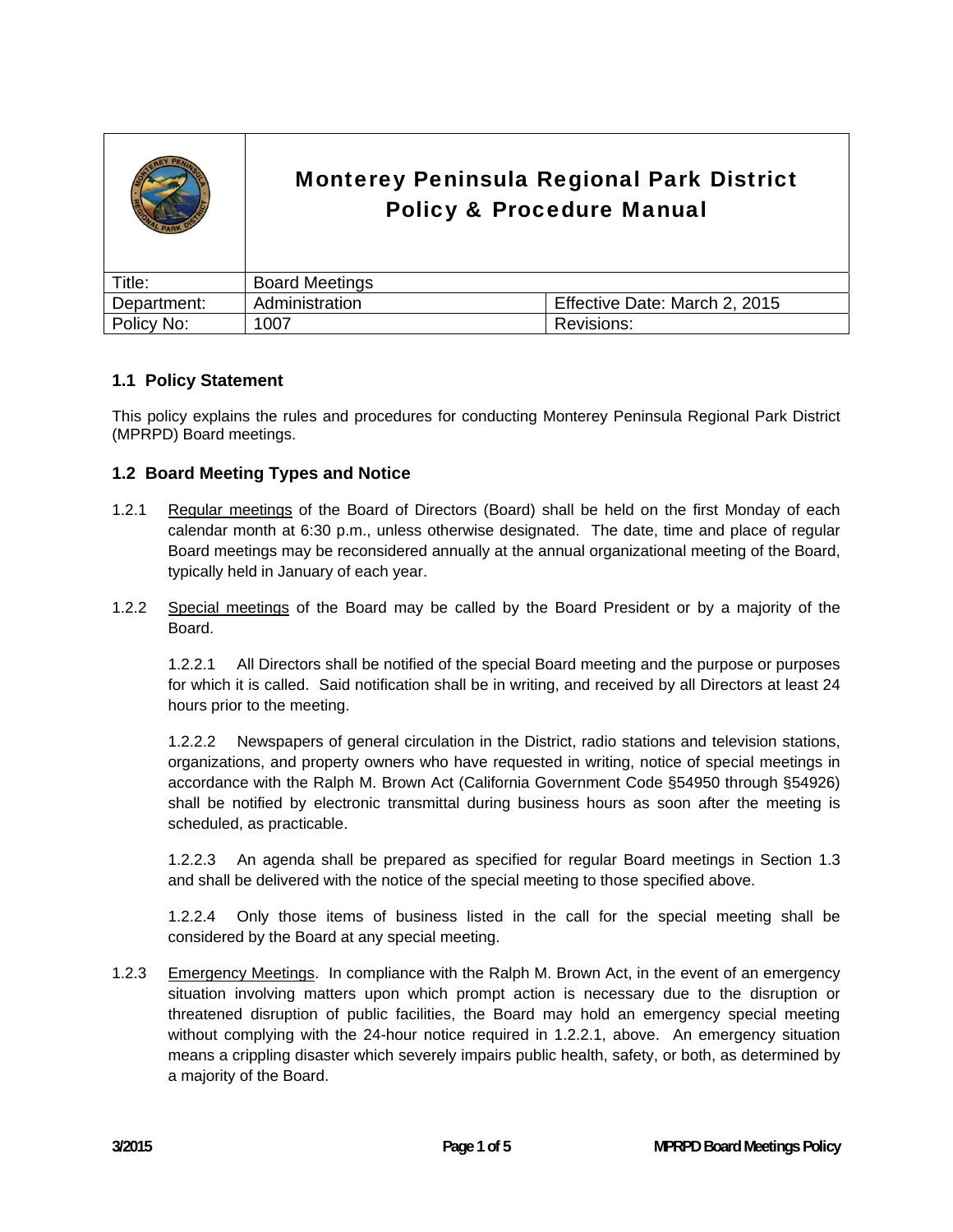1.2.3.1 Newspapers of general circulation in the District, radio stations and television stations which have requested in writing, notice of special meetings in accordance with the Ralph M. Brown Act (California Government Code §54950 through §54926) shall be notified by at least one hour prior to the emergency meeting. In the event that telephone services are not functioning, the notice requirement of one hour is waived, but the Board, or its designee, shall notify such newspapers, radio stations, or television stations of the fact of the holding of the emergency special meeting, and of any action taken by the Board, as soon after the meeting as possible.

 1.2.3.2 No closed session may be held during an emergency meeting, and all other rules governing special meetings shall be observed with the exception of the 24-hour notice. The minutes of the emergency meeting, a list of persons the Board or designee notified or attempted to notify, a copy of the roll call vote(s), and any actions taken at such meeting shall be posted for a minimum of ten days in the District office as soon after the meeting as possible.

- 1.2.4 Adjourned Meetings. A majority vote by the Board may terminate any Board meeting at any place in the agenda to any time and place specified in the order of adjournment, except that if no Directors are present at any regular or adjourned regular meeting, the General Manager may declare the meeting adjourned to a stated time and place, and he/she shall cause a written notice of adjournment to be given to those specified in 1.2.2.2 above.
- 1.2.5 Annual Organizational Meeting. The Board shall hold an annual organizational meeting at its regular meeting in January. At this meeting the Board will elect a President, Vice President and Secretary/Treasurer from among its members to serve during the coming calendar year.
- 1.2.6 The Board President or chairperson described herein shall determine the order in which agenda items shall be considered for discussion and/or action by the Board.
- 1.2.7 The Board President or chairperson and the General Manager shall ensure that appropriate information is available for the audience at meetings of the Board of Directors, and that physical facilities for said meetings are functional and appropriate.

## **1.3 Board Meeting Agenda**

- 1.3.1 The General Manager, in cooperation with the Board President and the Clerk of the Board, shall prepare an agenda for each regular and special meeting of the Board in accordance with the Ralph M. Brown Act (California Government Code Section 54950).
- 1.3.2 Any member of the public may request that a matter directly related to District business be placed on the agenda of a regularly scheduled meeting of the Board of Directors, subject to the following conditions:

 1.3.2.1 The request must be in writing and be submitted to the Clerk of the Board together with supporting documents and information, if any, at least seven business days prior to the date of the meeting;

 1.3.2.2 The General Manager shall be the sole judge of whether the public request is or is not a "matter directly related to District business." The public member requesting the agenda item may appeal the General Manager's decision at the next regular meeting of the Board. Any Director may request that the item be placed on the agenda of the Board's next regular meeting.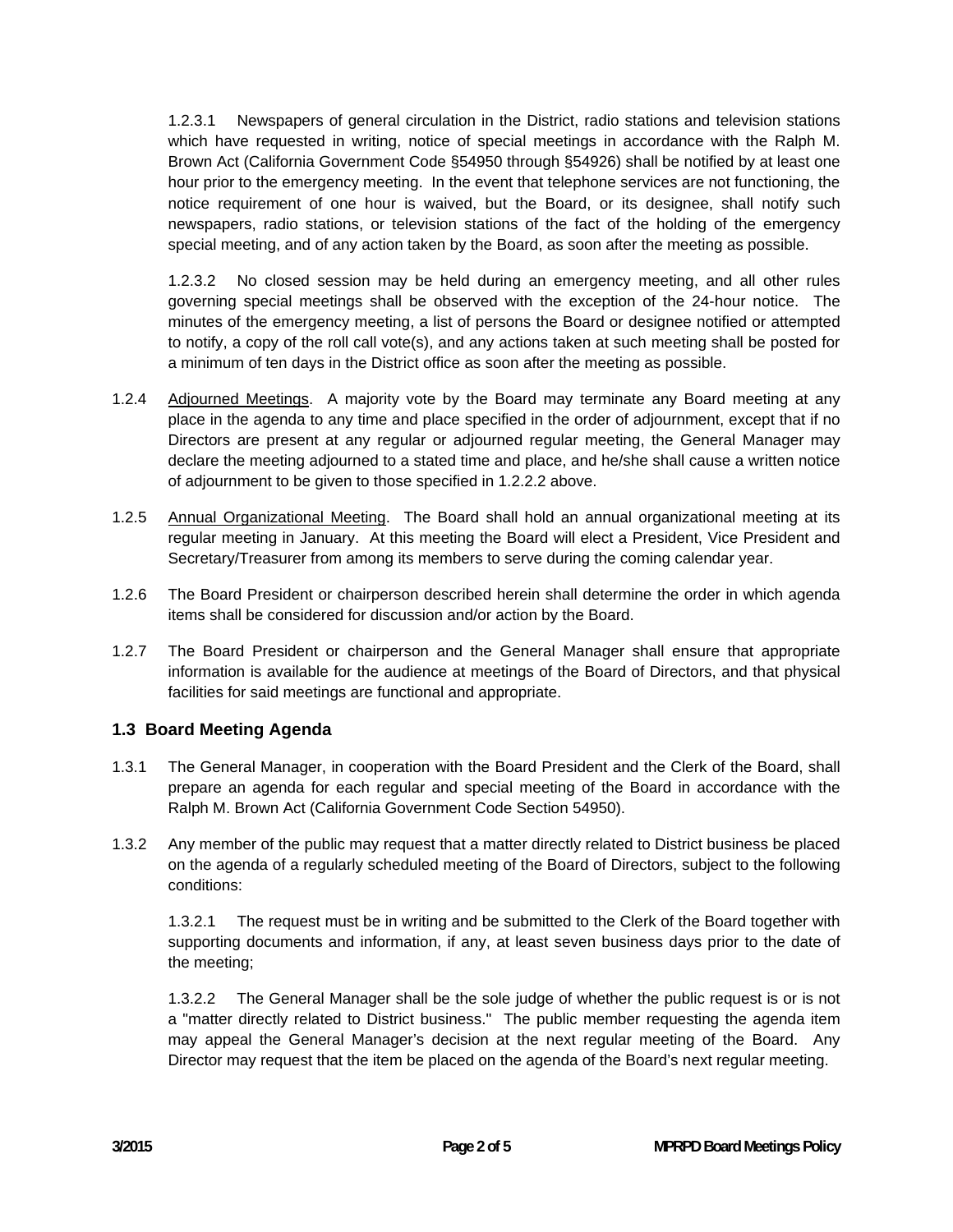1.3.2.3 The Board of Directors may place limitations on the total time to be devoted to a public request issue at any meeting, and will generally limit the time allowed for any one person to speak on the issue at the meeting to three minutes.

- 1.3.3 This policy does not prevent the Board from taking testimony at regular and special meetings of the Board on matters which are not on the agenda which a member of the public may wish to bring before the Board. However, the Board shall not discuss or take action on such matters at that meeting.
- 1.3.4 At least 72 hours prior to the time of all regular meetings, an agenda, which includes all matters on which there may be discussion and/or action by the Board, shall be posted in a place that is freely accessible to members of the public (California Government Code 54954.2 (a)(1)). If the District maintains a website, the agenda shall be posted on the website for public information at the same time. All information made available to the Board of Directors (except confidential information allowed by State law per legal counsel authority) shall be available for public review prior to the Board meeting.

 1.3.4.1 The agenda for a special meeting shall be posted at least 24 hours before the meeting in the same location as for regular meeting agendas (California Government Code Section 54956).

# **1.4 Conducting Board Business**

- 1.4.1 Meetings of the Board shall be conducted by the President in a manner consistent with the policies of the District.
- 1.4.2 All Board meetings shall commence at the time stated on the agenda and shall be guided by same.
- 1.4.3 The conduct of meetings shall, to the fullest possible extent, enable Directors to:

 1.4.3.1 Consider problems to be solved, weigh evidence related thereto, and make decisions intended to solve the problems; and,

 1.4.3.2 Receive, consider and take any needed action with respect to reports of accomplishment of District operations.

- 1.4.4 Provisions for permitting any individual or group to address the Board concerning any item on the agenda of a special meeting, or to address the Board at a regular meeting on any subject that lies within the jurisdiction of the Board, shall be as followed:
	- 1.4.4.1 Generally, three minutes shall be allotted to each speaker.

 1.4.4.2 No disruptive conduct shall be permitted at any Board meeting. Persistence in disruptive conduct shall be grounds for summary termination, by the Board President, of that person's privilege of address.

1.4.5 Willful disruption of any of the meetings of the Board shall not be permitted. If the President finds that there is in fact willful disruption of any meeting of the Board, the President may order the disrupting parties out of the room and subsequently conduct the Board's business without the disruptive party's presence.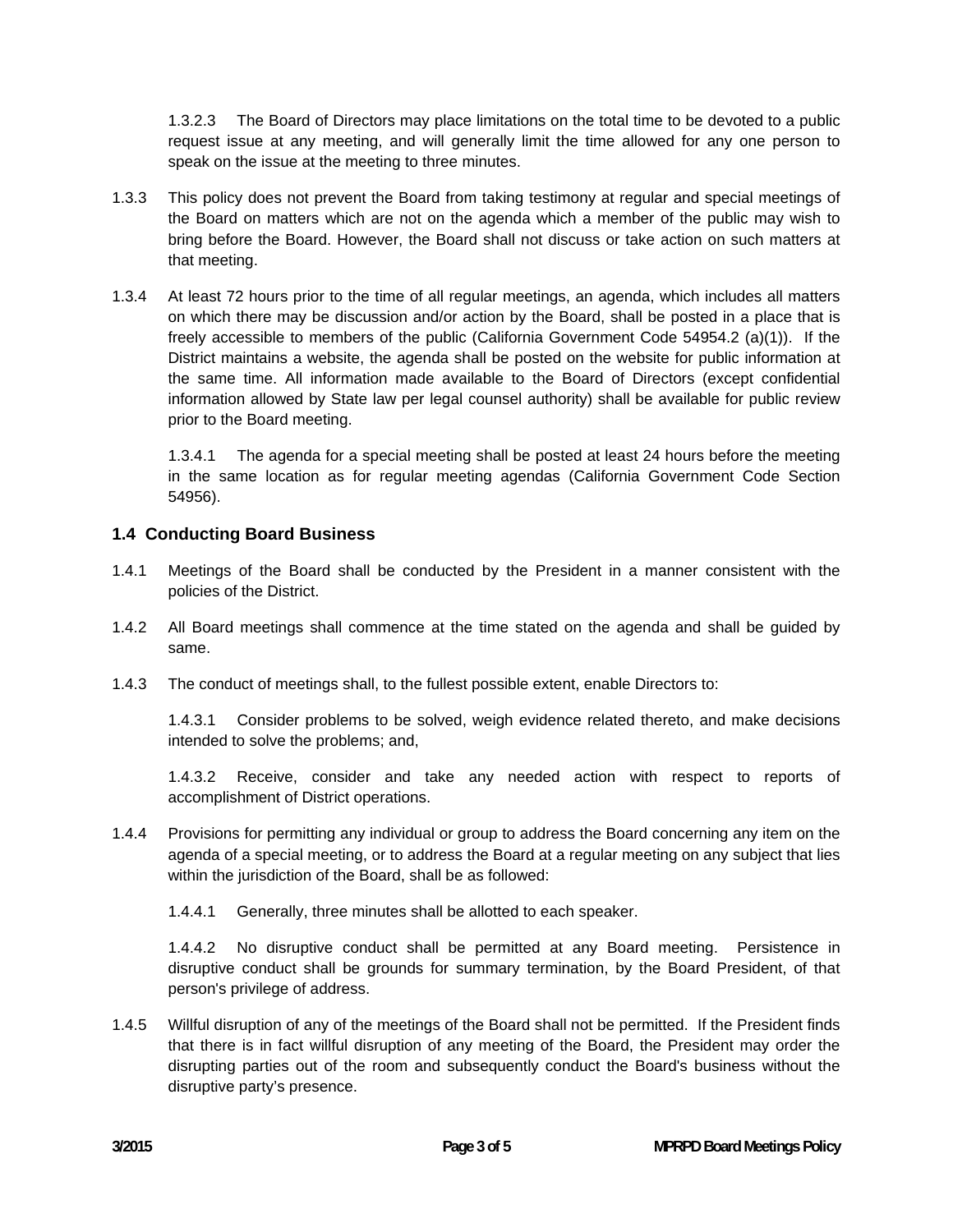1.4.5.1 After clearing the room of disruptive individuals, the President or chairperson may permit those persons who, in the President's opinion, were not responsible for the willful disruption to remain in the meeting room.

1.4.5.2 Representatives of the news media shall remain in the meeting.

## **1.5 Rules of Order**

1.5.1 General.

 1.5.1.1 Action items shall be brought before and considered by the Board by motion in accordance with this policy. The District follows Robert's Rules of Order, as interpreted by legal counsel.

 1.5.1.1.1 If a Board member believes order is not being maintained or procedures are not adequate, then he/she should raise a point of order - not requiring a second - to legal counsel.

1.5.2 Obtaining the Floor.

 1.5.2.1 Any Board member desiring to speak should address the President and, upon recognition by the President, may address the subject under discussion.

1.5.3 Motions.

 1.5.3.1 Any Director, including the President, may make or second a motion, but may not second their respective motion. A motion shall be brought and considered as follows:

 1.5.3.1.1 A Board member makes a motion; another Board member seconds the motion; and the President states the motion.

1.5.3.2 Once the motion has been stated by the President, it is open to discussion and debate. After the matter has been fully debated, and after the public in attendance has had an opportunity to comment, the President will call for the vote.

 1.5.3.2.1 After the public in attendance has had an opportunity to comment on the proposed action, any Board member may move to bring the question being debated to a vote, suspending any further debate. The motion must be made, seconded, and be approved, rejected, or tabled for the purpose of further research by a majority vote of the Board.

1.5.4 Secondary Motions. Only one motion shall be considered at a time and a motion must be disposed of before any other motions or business are considered. There are a few exceptions to this general rule, though, where an amended motion concerning the initial motion may be made and considered before voting on the initial or amended motion.

1.5.4.1 Motion to Amend. A motion may be amended before it is voted on, either by the consent of the Directors who moved and seconded, or by a new motion and second.

1.5.4.2 Motion to Table. A motion may be indefinitely tabled before it is voted on by motion made to table, which is then seconded and approved by a majority vote of the Board.